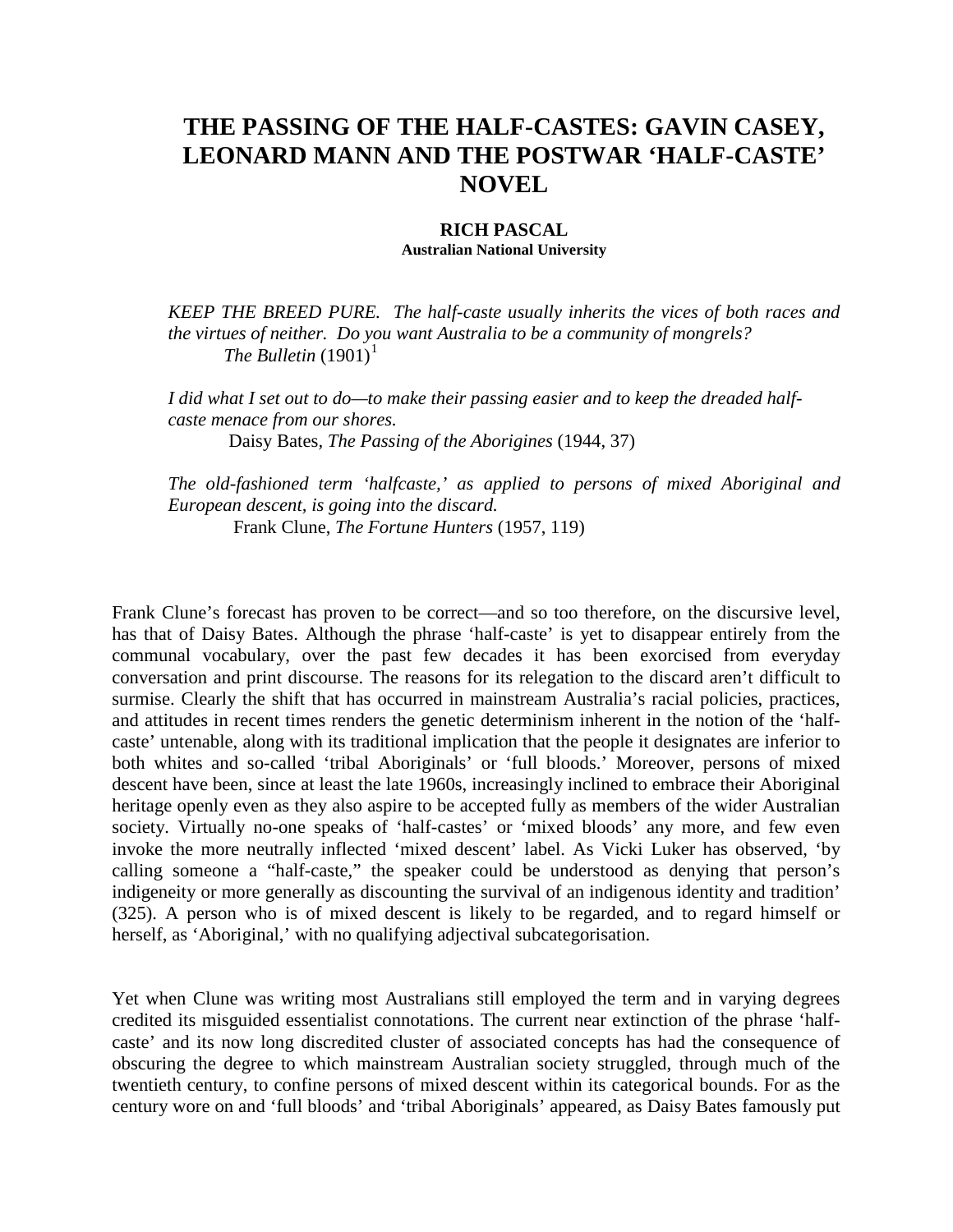it, to be 'passing,' the so-called 'half-castes,' and their conceptual siblings the 'fringe dwellers' and the 'detribalised natives,' emerged as the dark Others whose loitering presence continued to besmirch the dream of an all-white Australia. A 1937 Conference of State and Federal Ministers identified two separate Aboriginal populations, 'full bloods' and 'half-castes' (Hollinsworth 116), and focused upon what it termed the 'part-Aboriginal problem of identity' (Rowley 16). In the decades immediately following the conclusion of the Second World War there was a noticeable increase in press coverage of what was often termed the 'half-caste problem' (Rowley 38). Many—perhaps most—white Australians were made vaguely aware that in their actual land, if not its mythic self-image, descendants and relatives of the Indigenous people still resided. Even so, such distant awareness provoked primarily dimness and myopia. Most white Australians encountered the half-castes rarely, if at all, and those who did tended to see them as translucent phantoms, as though their much desired departure was vaguely discernible through the veil of their obdurate endurance.

It was not until after the Second World War that a significant body of print and screen narratives focusing upon mixed descent Australians was placed before the public. Their belated appearance was a facet of the quickening of literary interest in Australia's Indigenous peoples that marked that period. Previously, Aboriginal characters of any sort had been rare in Australian fiction, and when they did appear their roles tended to be minor. Among texts regarded as being of 'literary' importance Katharine Susannah Prichard's *Coonardoo* (1929) and Xavier Herbert's *Capricornia* (1938) are the only noteworthy exceptions in this regard, although the Aboriginal characters in both of those novels, while prominent, are not focal; the 'Bony' novels of crime fiction writer Arthur Upfield which began to appear in 1929 in which the main figure is a part Aboriginal super sleuth named 'Napoleon Bonaparte' may well have been more culturally significant. In the two decades that followed the War, however, beginning with Bill Harney's *Brimming Billabongs* (1947), book length narratives that focused primarily upon Aboriginal subjects became a modest but nonetheless noteworthy publishing phenomenon.<sup>[2](#page-15-1)</sup> The emergence of such texts in these years attests to a growing inclination on the part of the mainstream society, or at least of a considerable proportion of its citizens, to challenge or revise longstanding racial stereotypes and assumptions. The famous referendum of 1967 that was to result in the granting of full citizenship rights to all Indigenous Australians signified that by that point an enormous shift in public opinion had indeed taken place. And perhaps the most important implication of that referendum result, beyond its inherent weakening of the myth of white racial superiority, was that even the most despised and overlooked of Indigenous Australians, those who inhabited the limbo spaces between mainstream society and traditional (or 'tribal') communities, must be incorporated into the body politic. For as most commentators on race relations have noted, it was less the supposedly doomed traditional Aboriginals than their betwixt and between relations who had, in the earlier decades of the twentieth century, most bedeviled white Australia's effort to legislate and imagine itself into a purely Caucasian future.<sup>[3](#page-15-2)</sup>

The postwar public's acceptance of the fact that 'half caste' and 'fringe dwelling' Australians would not and should not be legislatively discriminated against constituted a crucial turning point in Australian social history. Yet the narrative texts that registered that shift, and perhaps helped to accelerate it, have in most instances been ignored or regarded dismissively by literary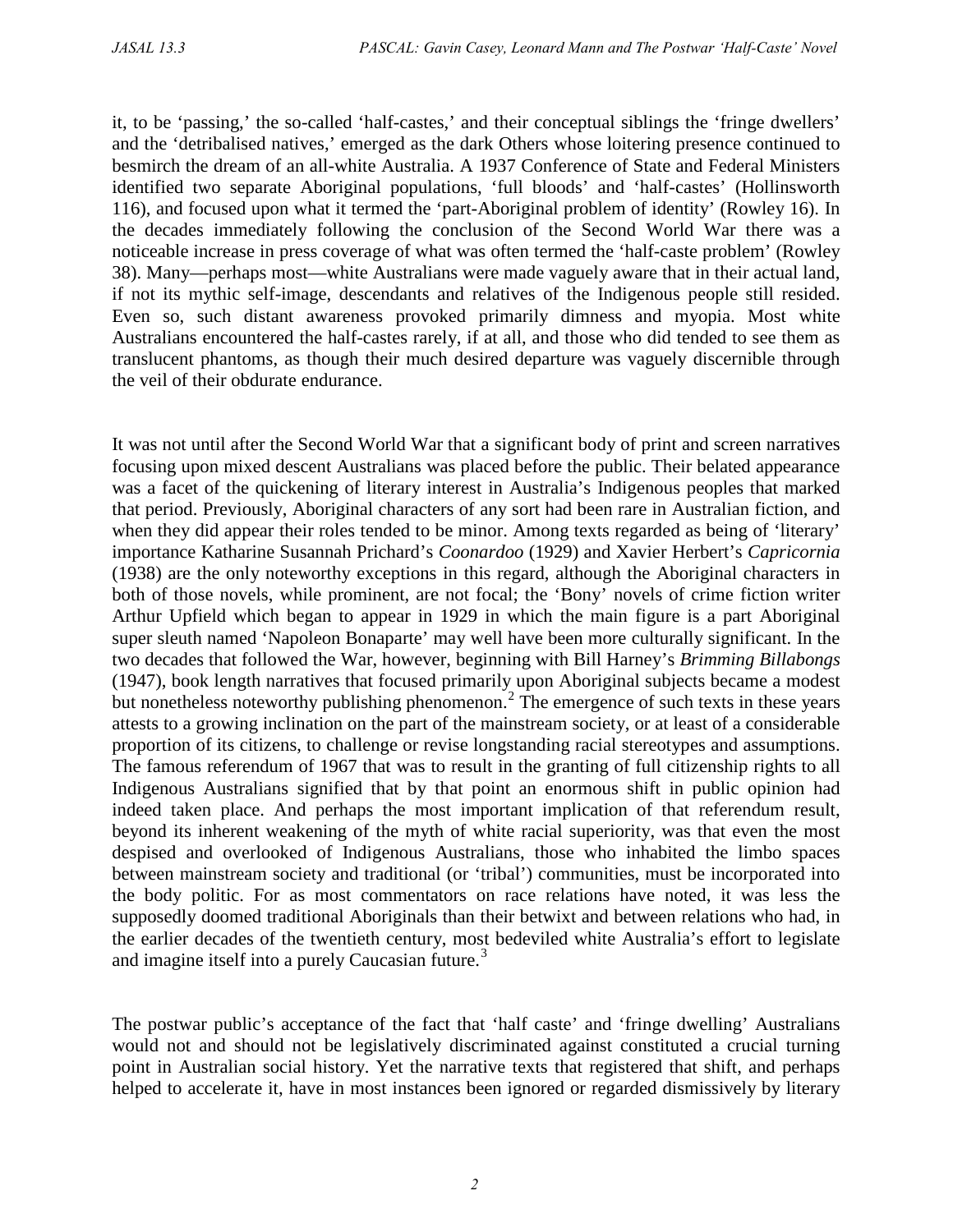scholars and cultural commentators—with the inevitable result that their collective significance has passed all but unnoticed.<sup>[4](#page-15-3)</sup> While to a degree this omission can be ascribed to the perceived lack of literary merit in most of them—academics and critics of the postwar period (and well afterwards in many cases) did think in such terms—it seems at least plausible that the very subject matter conditioned some of those judgments. Aboriginals, whether 'tribal' or 'half-caste,' simply were not interesting figures for extended literary critical consideration. This oversight wasn't necessarily due to racist attitudes, but the omission appears to reflect a Eurocentric cultural bias. But whatever the reason for the failure to incorporate this body of material into studies of Australian social and literary history, its consequence has been that a number of significant literary narratives have been largely or entirely ignored. Even if only as telling markers of the change that was occurring in the social milieu that produced them they warrant, individually and collectively, careful (if belated) attention. Several, however, repay close analytical readings. FB Vickers' *The Mirage* (19[5](#page-15-4)5), for example, a novel about two half-castes<sup>5</sup> who pursue the ever receding dream of acceptance into mainstream society, is both a strikingly effective work of naturalistic realism and a discerning fictional critique of race relations in the Australia of its time. And similarly impressive are two more popular novels that followed (and were probably influenced by) *The Mirage*: Gavin Casey's *Snowball* (1958) and Leonard Mann's *Venus Half-Caste* (1963). The discussion that follows here aspires to justify the claims that both of these now largely forgotten works were of considerable cultural significance in a time when Australia was revisiting and revising longstanding assumptions about the position of its most oppressed minority, as well as provocative and well crafted works of fiction. In inducing readers to identify with fictional representations of the nation's most marginalised demographic group through first person narration in some, and in others through the personalising lens of free indirect discourse—the 'half-caste' novels accorded a class of previously despised and unwanted Australians at least a modicum of social legitimacy and human dignity.

*Snowball* is set in 'Gibberton,' a small outback town the precise location of which is not made known; occasional references to 'the north' indicate that the setting is in one of the southern states, or perhaps a southern region of Western Australia, somewhere between 'a coastal city' and 'the goldfields.' The locale is left indeterminate because it is iconic; the object is to present a sense of the racial tensions and the attitudes of blacks and whites toward one another in what might be termed 'heartland' Australia. Those socially engrained tensions are explored through three intersecting narrative threads. One traces the competing claims of a half-caste war veteran and a white male schoolmaster to the affections of a recently arrived white schoolmistress; another deals with the relationship of another veteran, who is white, with a half-caste girl; and a third dramatises the fate of a half-caste prizefighter whose ring prowess makes him, briefly, a local hero, until a near tragic incident involving a white girl consigns him to the lowest racist categorisation possible for an Australian black—that of the would be ravisher of white women. As can be seen from even so brief an outline, the novel focuses upon the threat of miscegenation as a means of highlighting issues arising from white Australia's longstanding abhorrence of the land's original inhabitants—and, as well, the inevitability of friction between the two major social groups so long as one refuses to share power and prestige and the other refuses to vanish. The issue of miscegenation thus functions as an obvious signifier of racism and social divisiveness. More subtly however, and contrariwise, the prospect of white marrying black signifies potential social cohesiveness. In this respect sexual desire encodes social desire—an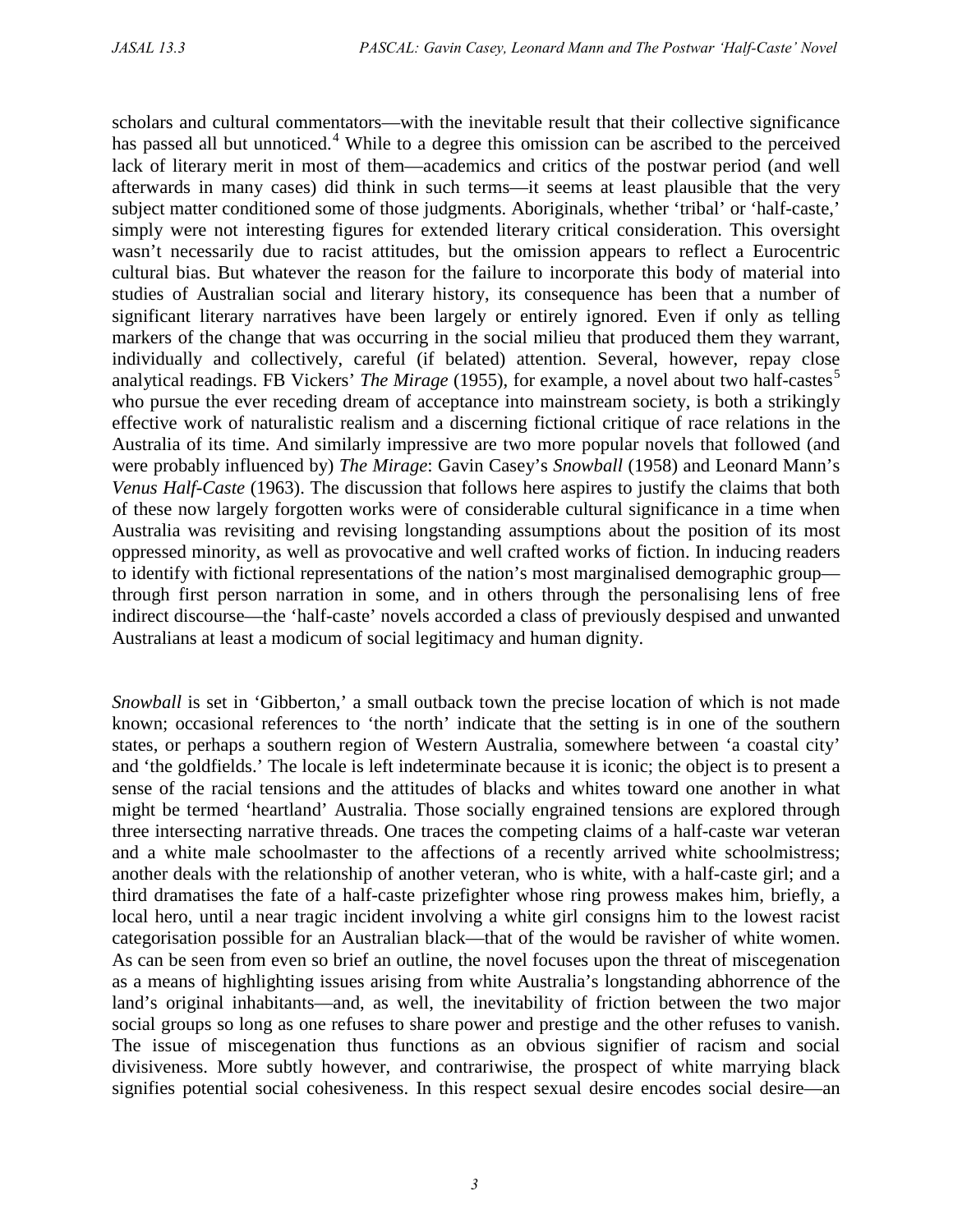urge to reach across the longstanding rift between white and black in hopes of hastening into being an Australia in which Aboriginals have been assimilated into the mainstream society.

Casey's eponymous Snowball is not the most important character in the narrative. He is the focal figure only in brief stretches—most importantly, at the start and in the closing pages—and even then he is usually an object of external narratorial scrutiny: the reader is not encouraged to partake vicariously of his inner experience of himself and the world. 'It was many years since he had had the least impulse to revert to nudity but now, at the idle and useless end of his life, he liked his feet to be free, with their spreading toes gripping the soft dust when he walked' (1): this is not recounted from his point of view, but rather reported, albeit sympathetically, by an interpretive narrator. Snowball appears to have few original or distinctive thoughts and qualities, and such psychic activity as he experiences is made to seem simple and hardly worth entertaining imaginatively. The effect is to encourage in the reader a patronising impression of him. His resemblance to the famous Uncle Tom stereotype compounds the effect. Unthreatening, simple and 'good,' the lovably nicknamed figure is a disarming presence, a house pet. A white reader needn't stoop to the level of imaginative empathy to approve of him, and to thus condone his loitering habitation of Australia is to validate—to a carefully limited degree—the ongoing residency of all those Aboriginal Others he typifies. For despite the authorial disclaimer in the text's Preface—'My coloured people…are not…meant to be "typical" mixed blood,' Casey asserts therein—the figure of Snowball is clearly more symbol than self, an embodiment of most half-castes of his generation.

But not of all half-castes. Others, younger than Snowball, are presented as individuals who cannot easily be confined within familiar stereotypes or regarded as lacking in subjective complexity. There are more than a dozen characters whose thoughts and impressions are not merely recounted, but shared with the reader, and several are half-castes. Yet there is no 'main character' for the reader to identify with; the narrative progresses primarily by shifting the focus serially from one character's impressions to another's. The proliferation of contrasting personalities and viewpoints, and the roughly equal attention accorded to several of the more important black and white characters, convey two significant implications: Aboriginal half-castes are, no less so than whites, individuals rather than generic racial specimens; and they are also, no less so than whites, possessed of active and varying inner lives. In this respect the very structure of the novel has a tacitly democratising thrust: the dark-skinned others are, as narrative constructs, treated as equals of the whites, each possessed of his or her defining perspective on situations and unfolding events. The reader, listening in on and occasionally sharing vicariously the thoughts and perceptions and emotions of such a range of persons, is compelled to defer respectfully to all, at least on the imaginative level.

And the range is designedly broad. The inner ponderings of even relatively unimportant characters, both white and black, are at times paraphrased and dramatised—briefly at least. A Sergeant Rollo, for example, the town's highest-ranking policeman, is seen to harbor relatively tolerant views of the town's coloured people—'no active dislike of blackfellows' (19)—or at least to believe that of himself. By contrast, the secretary of the Road Board, Mr Bridges, abhors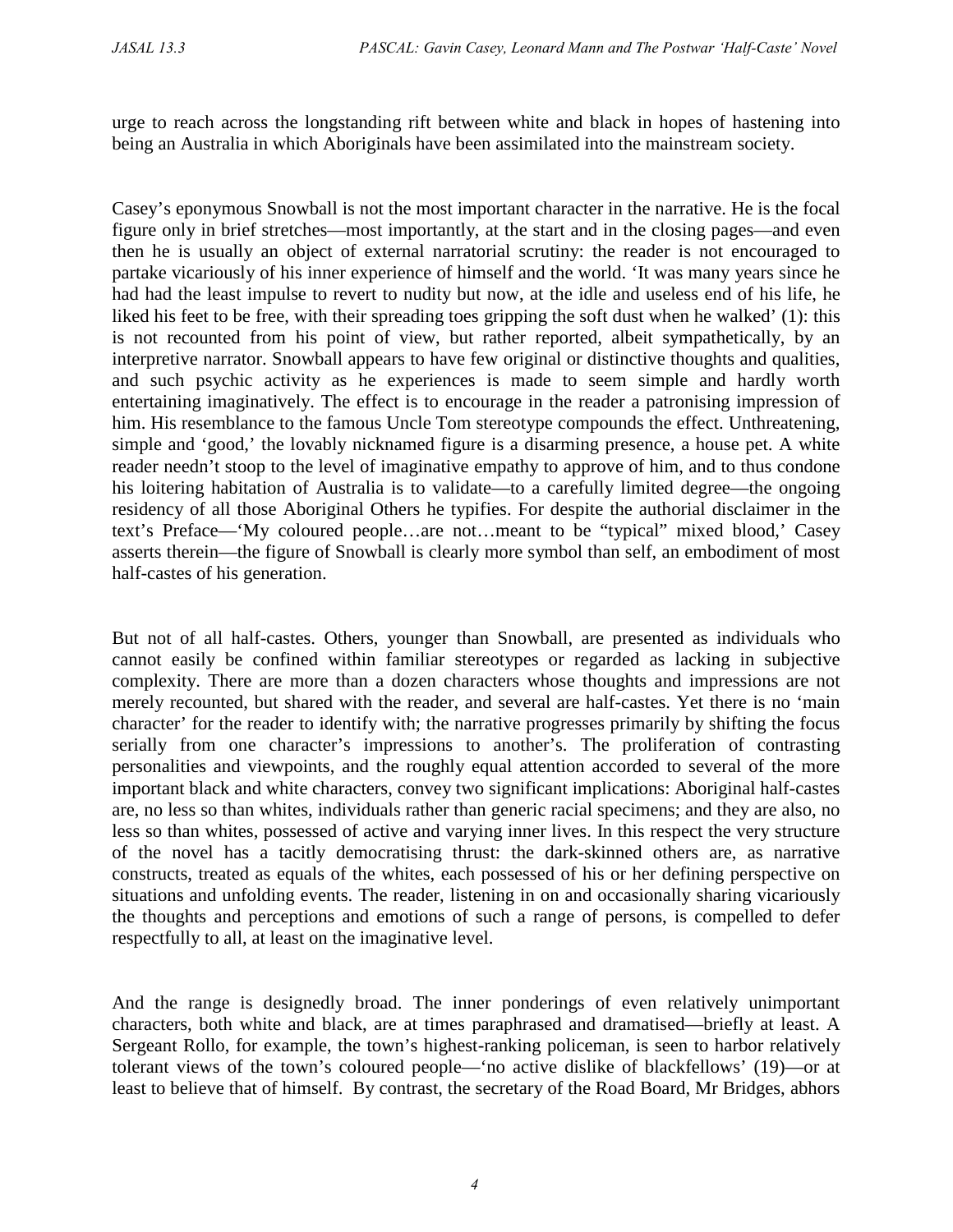them actively and prides himself on it. Forced to socialise politely with a visiting celebrity, a boxer who happens to be African-American, he is overheard by the reader speculating that it would be best if the visitor were to administer a severe beating to the local half-caste who is to be his opponent in an upcoming fight, so that the latter's 'fancy notions' about himself might be battered out of him (157). There is a degree of textual sympathy accorded the Sergeant, who is made to seem decent and fair in his attitude toward Aboriginals, though unconcerned about the fundamental inequities in the town's social arrangements; the Road Board Secretary, by contrast, is manifestly a thoroughgoing racist who is rendered unlikable in his petty obsession with keeping the 'niggers' (his favored term for Aboriginals) segregated from white areas. Yet the reader is compelled, albeit fleetingly, to view situations and events through the eyes of both, and the very limitations and idiosyncrasies of their respective viewpoints contribute to the overall aim of representing the town as a community of differing, and often dissident, individuals.

Significantly, the white characters who are given considerable textual exposure, and thereby accorded greater respect, are those who are critical of the racial mores that most of the other white townspeople espouse and embrace. Jerry Hickory, the local school's headmaster, sees clearly the injustices and indignities inflicted upon Aboriginal people, and as well the obstacles facing any who might try to depart from their socially mandated roles. Similarly critical of the town's racial code is Greg Stapleton, the returned war veteran who in partnership with his Aboriginal army friend Jack Charles is attempting to establish an innovative small business venture. But the most important of the white characters is the new schoolteacher, Lorrie Welch. As a well educated newcomer fresh from a more tolerant social environment in the city she is appalled by what she perceives of the treatment of the local Aboriginal people by most of the whites—and as well by what seems to her a passivity on the part of the Aboriginals themselves in the face of the injustices and humiliations routinely dealt them. Probably because her feelings about relations between the races are meant to anticipate and articulate those of a sympathetic white reader, hers is the perspective that is on display most frequently and extensively. The textual empathy accorded her underscores her own inclination to project herself into the minds of others—particularly the Aboriginal people who receive so little respectful regard from other whites. And, chief among these, Jack Charles:

Her heart ached for Jack, as she began to see in her mind the tight, blighted, cautious, funless world to which circumstances and his own stolid, loyal decency had condemned him. She looked at his patient, swarthy, sober face, and it was easy to imagine the laughter that must have lit it up during the canteen nights of his army days, through the years when a digger hat had made him the equal of all the young men who wore digger hats. (74)

Lorrie's heart aches for Jack not solely out of concern for the injustice of his position as a nonwhite in a racist society. She is deeply attracted to him. Nonetheless, the passage is calculated to advance what may be the narrative's fundamental aim: to entice the reader into apprehending the world as a half-caste Australian might. Engaging with events through Laurie's eyes we find ourselves eavesdropping upon her as she herself attempts to eavesdrop, imaginatively, upon the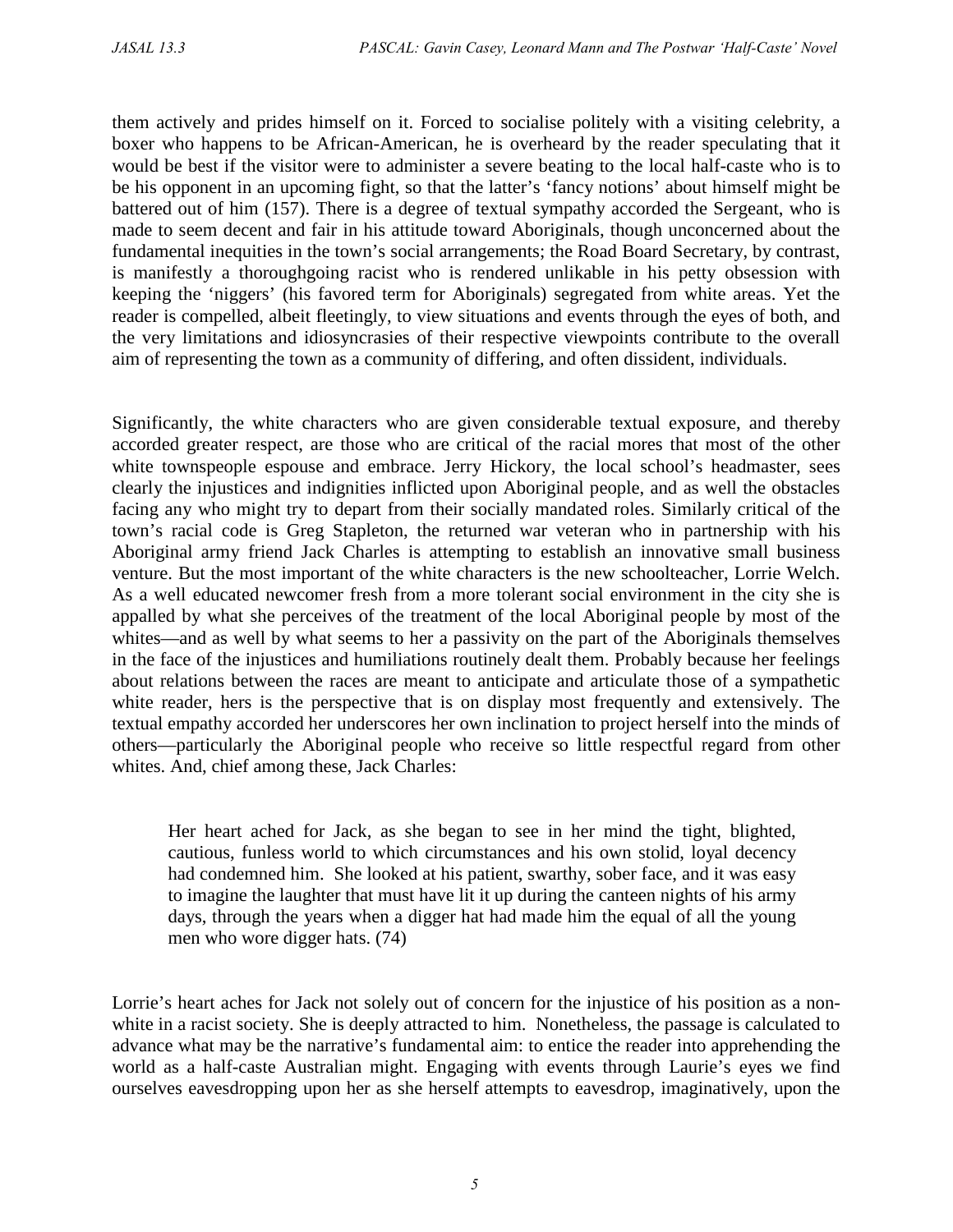mind of a black person. We are thus encouraged—indeed, compelled—to do the same, not only with regard to Jack, but to the other important non-white characters.

Just as there is no unified 'white' perspective with regard to matters of race or of social relations more broadly, so too, the novel strongly intimates, do the Aboriginals vary and differ in their ways of understanding and dealing with the town's social arrangements, and as individuals. Jack Charles is depicted as a person of considerable integrity and personal courage and, more significantly, as deeply reflective about his situation and that of 'abos' generally. With regard to the latter, it is somewhat surprising that his notions about most of the half-castes who are forced to live on the settlement on the town's outskirts are almost indistinguishable from those of most whites; he regards them as being 'just about as lazy and unstable, as unworthy of citizenship' (81), and 'disease-ridden and dishonest, and sly and treacherous as well' (82). The major point of difference between his attitude and that of the town's whites is that while he doesn't like the settlement people he does 'understand' them because when younger 'he had almost become one of them' (82), until exposure to the more egalitarian ethos of military culture both enlightened and embittered him about what Aboriginals face at home. To a degree it appears that the text may be ascribing such negative impressions of half-caste Australians to one who is himself of mixed descent by way of conceding a few points to the common white outlook; it seems unlikely that an Aboriginal would think quite that negatively about other Aboriginals if indeed he understands them and their circumstances. Perhaps implausibly then, but nonetheless subtly and ironically, prejudices about half-castes are thrown into relief as such when seen as deeply embedded in the mind of a half-caste—and called into question by his only vaguely sensed perplexity. But more importantly, the apparent inconsistency in Jack's views serves to characterise him as a complex and conflicted individual. Torn as he is between identifying with the dark-skinned people less fortunate than himself and mentally incarcerating them within the society's reigning racial stereotypes, he is made to seem too emotionally fraught to be dismissively regarded. Because he is thus disturbed, a reader's inclination to stereotype him is itself unsettled: he is no Snowball.

No less inwardly complex than Jack is the novel's most imaginatively conceived character, the African-American ('negro') boxer Tiger Charles, whose shrewdness and sensitivity pass unremarked by whites. Though a celebrated figure in Australia his social standing is precarious; like Aboriginal Australians, and perhaps even more readily given his country of origin, he is regarded as a 'nigger' despite his lauded accomplishments and his social sophistication. The incorporation of the Tiger Charles character serves several ends. It extends further the range and variety of non-white perspectives explored in the narrative; it links Australian racist prejudices and practices with those prevalent in the nation that was internationally infamous for its oppression of dark skinned people; and it reinforces the implication that racist stereotypes that obscure individuality and subjective complexity are communal delusions that have no basis in reality. Perhaps most significantly, Tiger's impressions of race relations in Australia as contrasted with the analogous social patterns in the United States carry with them the persuasive force of one whose own experiences as a non-white in two racist societies provide a particularly advantageous perspective: he can compare and contrast the situations in the United States and Australia critically. The America comparison often served white Australians as a rationalising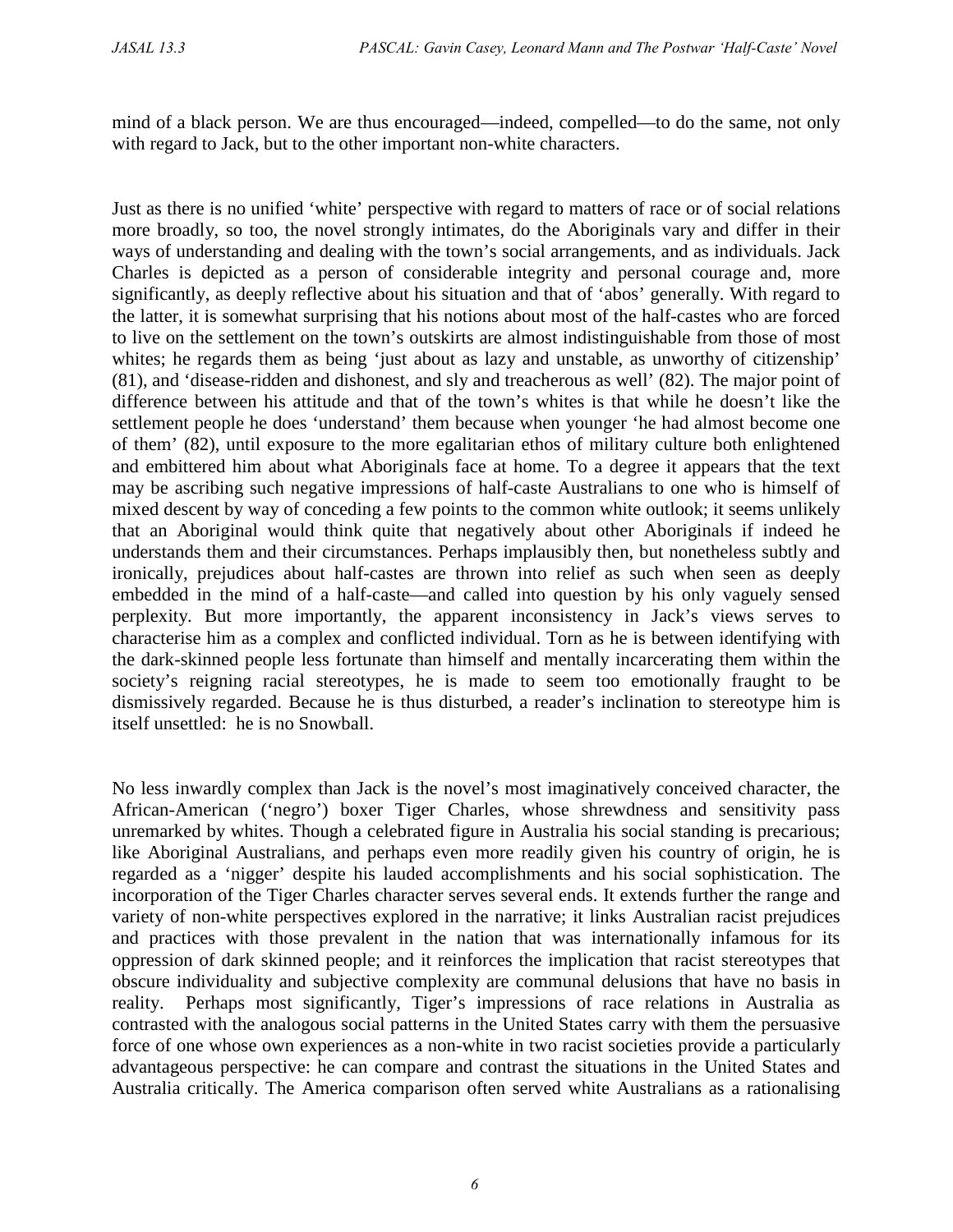means of downplaying the oppression dealt to Aboriginals by construing it as less onerous than that to which American black people were subjected. In Tiger's view, however, the comparison is not entirely flattering to mainstream Australian complacency about its treatment of its nonwhite inhabitants. Through Tiger's eyes the novel provides an unusual, discomfiting twist upon the American model that is calculated to make white Australian readers wince—and, of course, think.

However, it is the inner turmoil experienced by Jack's younger brother Benny, the promising local boxer who acquits himself well against the more experienced Tiger, that most challengingly assails entrenched mainstream notions about Aboriginal and half-caste Australians. Benny is less reflective than Jack, hence less inclined to speculate upon the unjust treatment meted out to people such as himself. In part this is simply because he is younger and has not had the military experience that opened Jack's eyes. But it is also due to his status in the town as a special sort of Aboriginal, a local sporting hero in a society that worships athletic prowess irrespective of the achieving athlete's race. It is a privileged position that has its limitations, as he vaguely senses: 'lately he had been increasingly aware that people—the white people, the important ones chilled in their attitude towards even a champ when he was surrounded by his dusky tribe' (203). He is nonetheless encouraged to think that he has a chance to partake of the white world that he finds highly desirable. And that world is incarnated in the figure of a white woman to whom he is attracted, the wife of his fight manager. To him her attractiveness, significantly, is not sexual, but rather domestic—and, by implication, social. Regarding her, he sees a 'harmony of pink, amiable skin and red lips and white, even teeth' (119) rather than an object of forbidden erotic desire. It is the aspect of 'harmony,' reinforced by the pacifying amiability of her appearance and the reassuring evenness of her teeth, that holds his attention. She embodies the clean and neatly arranged kitchen that is her domain, and the kitchen in turn signifies vividly a way of life, denied to most of his people, in which the ravages of time and wear can be effortlessly countered.

The pattern of the lino was the same as that on the stuff Myrtle had bought for the kitchen at home. But at home the new kitchen floor-covering was rapidly going grey, the same as everything else. Here, the green was still as bright as the fretwork of sea water on white sand, fading into intricacies of colourless cleanliness that might have been bleached by the sun, instead of by the eager, conscientious mop and scrubbing brush of Plugger's wife. Yet Benny never saw Marge mopping or scrubbing, and his mother seemed to mop and scrub all the time, endlessly, without getting anything lastingly clean. (119)

These are mostly impressions, not thoughts articulated in words. And here as elsewhere they convey broad implications about the social circumstances that condition the everyday lives of white and Aboriginal people, the latter in this instance personified by Benny. But rendered thus, from his perspective—with Benny, the reader beholds this specific scene, these specific kitchen patterns and colours, and reflects upon it all with reference to his own domestic environment the passage and others like it do more than generalise from Benny's particular responses; they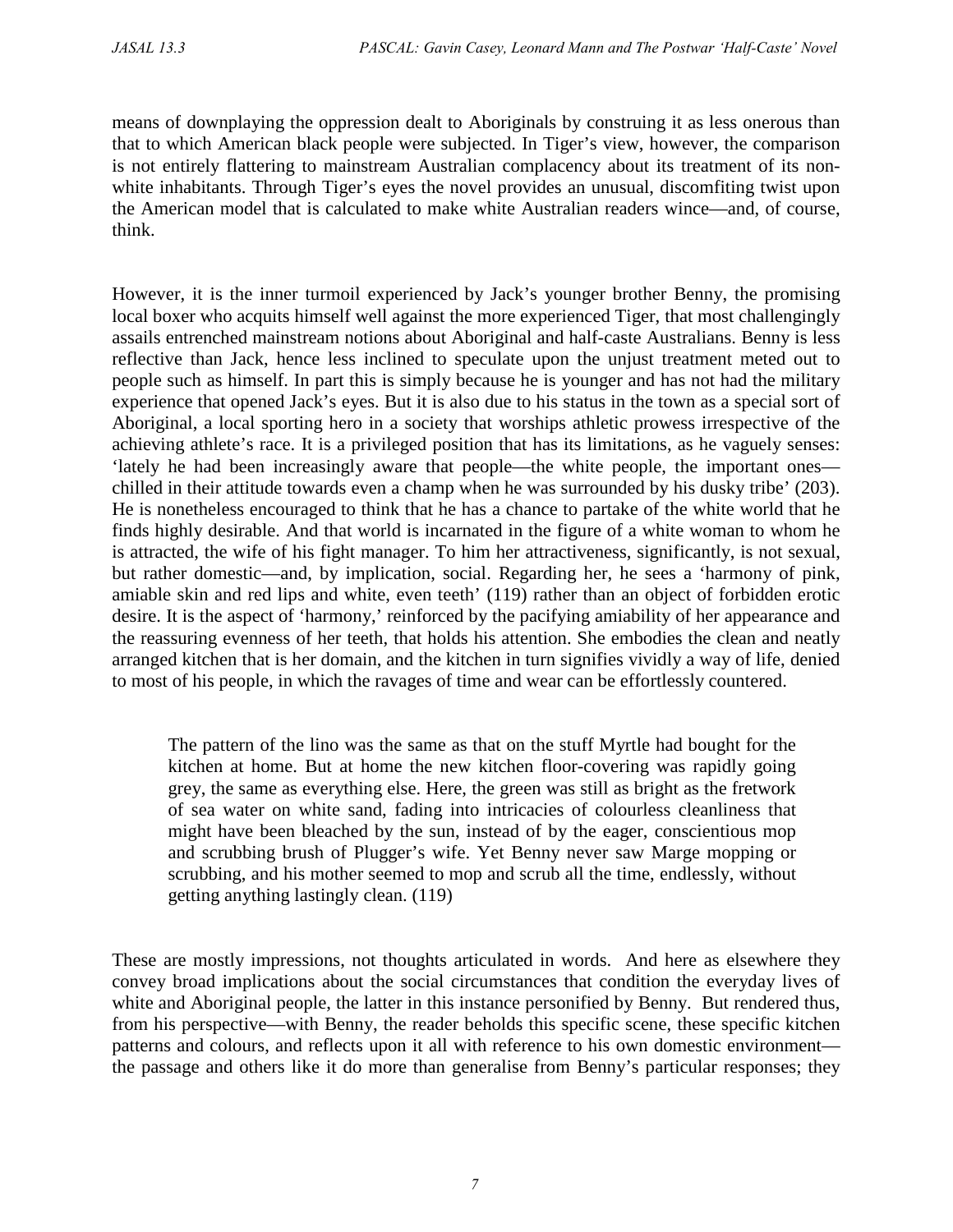also cast him as a sensitive individual beset by bewildering thoughts, impulses and desires. He is very different from his brother Jack. Yet like Jack, he is no Snowball.

The narrative's insistence upon compelling the reader to see things Benny's way, both literally and figuratively, is of crucial importance in a scene that enacts one of the most basic myths held by white Australians about Aboriginals: the belief, as one of the more enlightened whites in the town muses, that 'all black men wanted, in their hearts, to rape white women.' So strong is the obsession of white men with the dogma of that bestial urge, he further reflects, that it must be rigorously policed: 'The hair on the backs of their red necks rose if they saw a coloured man look at a white girl from a distance of less than about fifty feet' (231). Benny, because of the aura attached to him in his status as a town celebrity, gets a much closer look than that at a white woman. A waitress recently arrived from Sydney attracts his eye because she reminds him of his manager's wife. She is willing to partner him more than once at a dance in his honour, and even flirt mildly and allow him to walk her home afterwards. At the moment of parting he makes a timid attempt to kiss her and she, reacting in horror, says shrilly '"Keep your hands off me, you dirty big nigger" (215). Little in the account of her previous words and actions has foreshadowed either the bigotry or the cruelty of that exclamation. The reader is clearly intended to be almost as rudely taken aback as Benny himself is by it—especially as the incident is viewed largely from his perspective, and he has been characterised as anything but dirty or rapacious. The disjunction between the racist stereotype informing her outburst and the complex human being who bears the brunt of them is stressed in the account that follows, which relays his inner responses.

For a moment the words didn't seem to find the track between Benny's ears and his brain. They didn't register, like a clean, one-punch knockout, of which the victim knows nothing until later. But when their impact hit him it was harder than any knockout. They rang in his head, fierce with all the hate and scorn an aboriginal never seemed to escape altogether, as long as he stayed in his own country. (215)

The perspective here is certainly external to Benny; his thoughts and feelings are interpretively observed from without rather than verbally enacted, and clearly the generalisation about what Aboriginals 'never seemed to escape' comes from a mind other than his. Reader identification with him is thus tempered by awareness that he is an object of scrutiny and analysis. Notwithstanding, it is with Benny's reactions, not those of the white girl, that the text concerns itself, and that alone compels a degree of reader empathy. Whatever fear and revulsion she might be feeling is of no narrative concern; it is the cruel psychological damage done to Benny that is thrust—almost literally so—to the foreground of the reader's attention.

Benny's ill-judged attempt to transgress the most sacred taboo of racist mythology, that of erotic contact between a black male and a white woman, results in his forced expulsion from the town and, by implication, from modern Australia. Under cover of darkness he flees to the far north, hoping that the enraged townspeople who chase after him will have neither the means nor the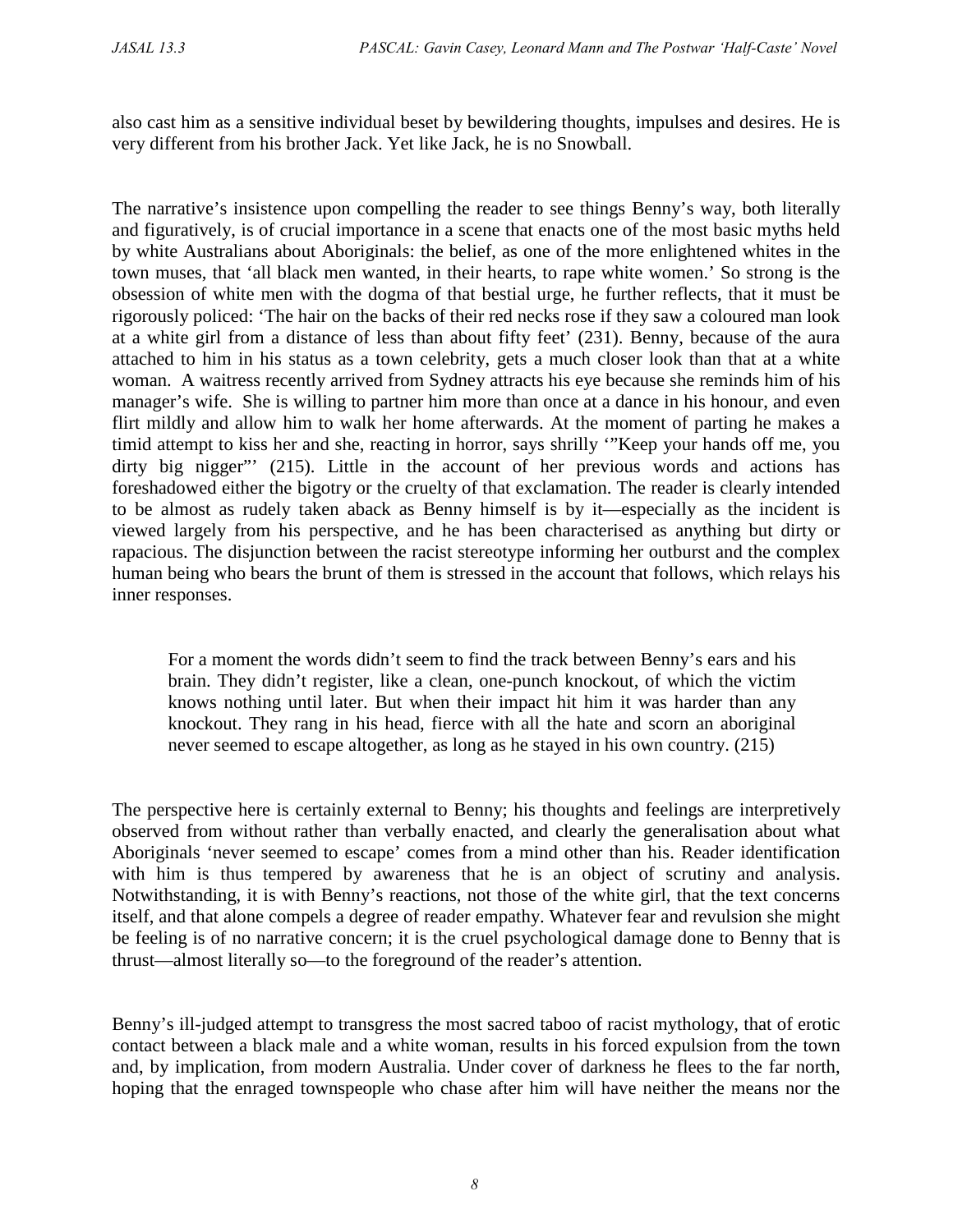will to carry their pursuit of him that far. The incident and its immediate aftermath, which sees a near riot of white against black, mark the limit of Australia's capacity to tolerate a fully multiracial society. The clear implication is that assimilation is a dubious and at best distant prospect. By mutual agreement marked by mutual reluctance and regret, Jack and Lorrie end their miscegenatory flirtation with one another. Only the alliance between Greg Stapleton and his half-caste lover Josie remains extant by the end of the novel, and its viability in the future is by no means assured. At the narrative's close Snowball rides off into what he in his generic simplicity foresees to be a 'more promising future' (250). His hazy, facile optimism, however, runs counter to the dominant implications of the novel as a whole.

In *Venus Half-Caste* Leonard Mann, like Gavin Casey, filters narrative events through an interplay of diverse character viewpoints. In Mann's novel, however, there are only three principal characters—one white and two half-caste Aboriginals—an economy that allows for more extensive exploration of the minds and souls of each. To the latter end as well, each chapter (with the exception of the final one) recounts events largely from the perspective of a single character—usually one of the main characters—with no embellishments from an observing narrator. *Venus Half-Caste* thus mirrors and enhances the democratising thrust of *Snowball*'s strategy of placing readers within the minds of both non-whites and whites. Rarely is there an all-seeing external narrator to turn to for enlightenment upon a character's thoughts, perceptions, actions and responses. In order to construct and reflect upon the larger picture unavailable to any of the characters individually the reader must regard the subjective evidence provided by each as being of equal relevance and gravity. The perspectives of the two half-caste characters are limited and their assumptions and analyses are often problematic—but they are no less discerning than those of the white characters, and generally rather more so. A responsive reader has no choice but to imagine them as complicated, autonomous individuals rather than types.

As indicated by the teasingly salacious title, the novel revolves around the figure of a beautiful young Aboriginal woman of mixed descent. Beatrice Leddin, at the start of the narrative, is literally showcased. She works in an automobile agency performing various light menial tasks, and each day she must attend to some tidying and arranging in the long showroom exposed to the street. Her daily ritual, which she thinks of as a performance, has attracted a fan base of viewers on the footpath outside, and she is aware that this aspect of her brief has less to do with keeping the showroom presentable than with attracting public attention: 'the real purpose of this,' she reflects, 'was to show herself off before the goggling eyes along the stretch of plate glass window' (10). In part she can perform this role, that of a pulchritudinous advertising image that lives and breathes, because of her good looks; like 'Chloe' in the famous painting that hangs above the long bar in an old Melbourne pub, to whom she compares herself, she is arrestingly gorgeous. But in the eyes of her voyeuristic beholders there is more to her attractiveness than simply a striking face and an appealing figure; with her 'half abo features, coloured not brown but rather a smokey, warm dark shade got from the mixture of black and white' (10), she exudes the allure of an exotic Other. As Catriona Elder observes, 'difference is presented as…in many ways what makes her desirable' (179). In this regard she appears as an instantiation of a 'halfbreed' archetype familiar in American race mythology (albeit less so in Australian)—that of, in Peter Kareithi's cogent exposition, 'the smoldering sexy heroine whose partly white blood makes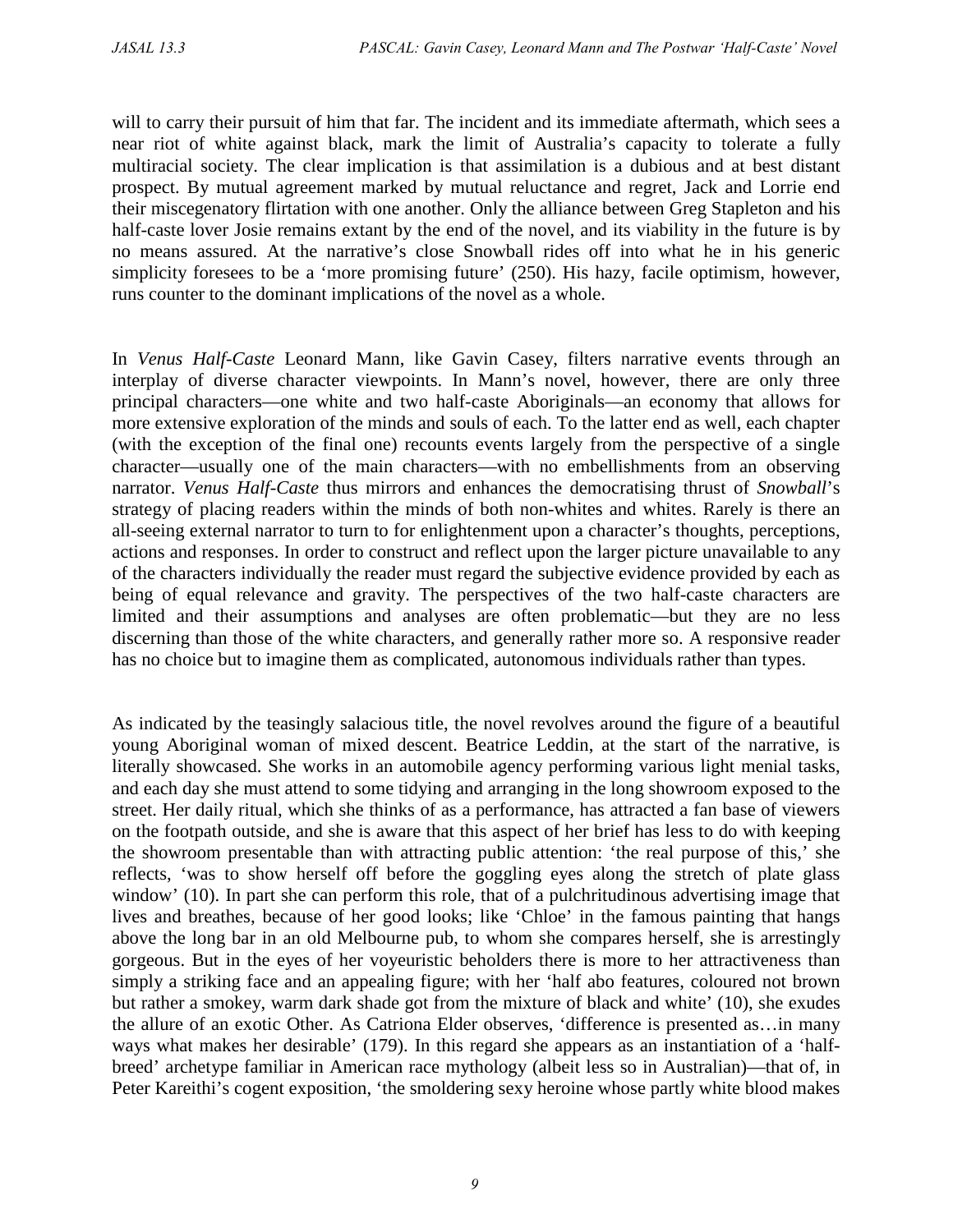her "acceptable," even attractive, to white men, but whose indelible "stain" of black blood condemns her to a tragic conclusion'  $(8)$ .<sup>[6](#page-15-5)</sup>

The tragic conclusion does not eventuate, however. In this as in other ways the novel constructs Beatrice as a living embodiment of a favorite construct of the white imagination only in order to puncture the image and hint at the human complexity it is designed to obscure. For contrary to Elder's reading, the voyeuristic gaze that she endures is not authorially sanctioned (182), but highlighted as such and critiqued.<sup>[7](#page-15-6)</sup> As the narrative moves toward its climax it increasingly appears that Beatrice's exotic hybridity is indeed impelling her toward exactly the fate meted out in many 'half-breed' narratives to uncomfortably alluring off-white Others for the purpose of ethnic cleansing. Philip Roke, a wealthy but psychologically disturbed white man, becomes her lover until she finds it necessary to break with him. After he has, in a jealous haze, murdered her employer Dr. Panner, an older white man with whom in fact she is not actually romantically involved, he sets out to kill her as well. She is saved from his rage by Vic Pegram, the other important half-caste character; and at the close of the narrative she and Vic are poised to lead their life together in circumstances conducive to at least some measure of contentment and dignity. In this respect, as in others, the text effectively debunks both of the mythic categories into which she was seemingly cast by its teasingly ironic title. Just as there are in actuality no Venuses (or Chloes), there are no half-castes—other than in the social mind that has fabricated them and that insists upon superimposing its mythic constructs onto actual individuals.

The disparity between the mainstream society's racist typology and the complex individuality it obscures is most strongly conveyed, as noted above, by the text's strategy of relating events from the perspectives of the two major part-Aboriginal characters. Of its thirty-two chapters, nine are narrated with Beatrice as the focalising perceiver, and nine more through Vic's eyes. Both are shown to be actively reflective, not mere passive recorders of what happens to them and passes before them. Beatrice is not only very aware of the fact that the automobile agency is exploiting her exoticism in order to attract potential customers, she is also, to a degree, willing to permit it for her own reasons. Similarly, when Philip becomes interested in her she knows that it is primarily because she is a half-caste, and she is actively, almost connivingly, receptive to his racist fantasising. She is a thoughtful, active agent, and even reminds herself that 'she would, tough as hell, go anywhere so long as it was out of the muck' (64). As the reader gets to know her vicariously it becomes apparent that no social stereotype can explain or contain her. The only mythic figure that seems remotely expressive of her public persona and the inner subjectivity it veils is that of a character in the Japanese film *Ugetsu* that she and Vic go to see on their first date. *Ugetsu* features prominently a seductive spirit princess who returns to earth to lay claim to the happiness she never could experience while alive. A 'ghost who can be seen' (109), she is a fitting symbol of Beatrice's halfway/nowhere status, and of her effort to pursue whatever fulfillment is possible for one of society's translucent half-castes. It is particularly significant that Beatrice is not tagged with the delimiting metaphorical reference by a narrative voice external to her (as is the case with Prichard's character Coonardoo, the 'well within the shadows'). In more than one instance she makes the connection herself, an act of introspective imagination that at once establishes the relevant points of similarity between the two as figures of narrative and highlights the critical difference between them: a ghost is a mythic soul without substance, pure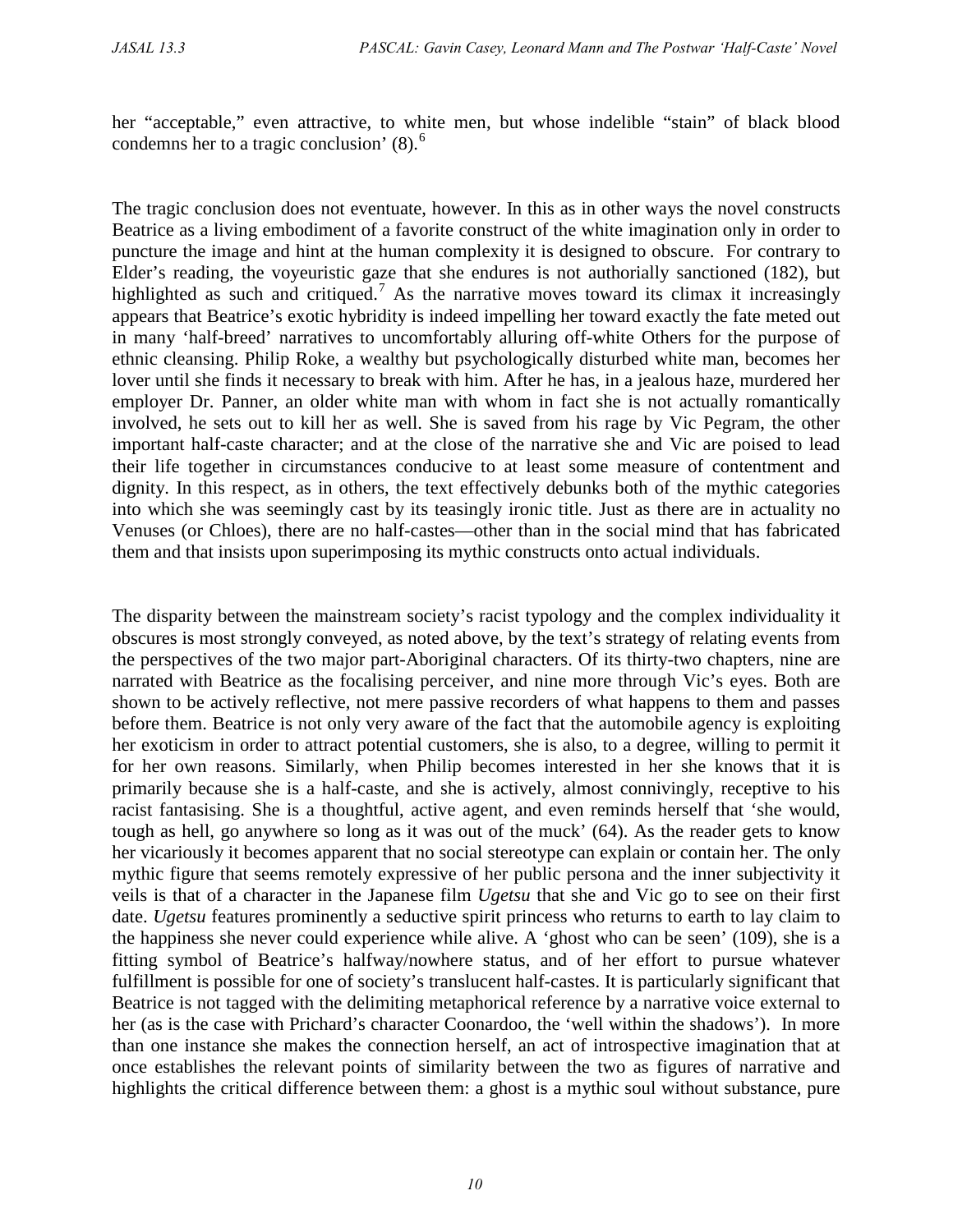unhauntable psyche. By contrast, Beatrice, constructed as an earthily complex actual individual, can be haunted, worried, psychologically fraught.

Vic Pegram's reflections, responses, and behaviour are markedly different from those of Beatrice—not simply for the obvious reason that he is male. He has thought more deeply than she about the position of their people in Australian society, and developed in consequence a greater sense of disaffiliation from it. In part his capacity for reflectiveness is ascribed to his unusual life circumstances. The son of an Aboriginal woman and a white station owner, he was raised as a station black until, in his adolescence, his father tacitly acknowledged their relationship—though only obliquely and informally—by conferring special privileges and responsibilities on him. He was sent to an agricultural college where he obtained a diploma and, after a stint in the army, was staked enough capital to buy the outfit of a contractor-drover empowered, that is, to be an active agent in Australia's socioeconomic system. Not long afterwards, the death of his white father brought a bequest of twenty thousand pounds. It did not equate with the inheritances of his white half-siblings, but it was a sum that, along with the vocational training he derived from his college studies, positioned him advantageously to establish himself as a small agricultural landholder. Acting on advice he remembered hearing from his father about attractive properties to be had in the south, he has, at the story's start, relocated to Victoria in quest of a cattle-sheep farm within his price range.

Unusually and perhaps uniquely for an Aboriginal man, therefore, he has the means to buy his way into whatever modicum of respectability society will permit him. And the means are cultural as well as financial, for he has been imbued with white cultural values—colonised, in effect. The mainstream society, embodied in the guiding hand of his white father, has instilled in him the restless ambition it regards as admirable and essential in its members, and he can only imagine material success and a degree of acceptance within that society as ways of assuaging it. His is, however, a troubled subalternity, aware of itself as such and thus not entirely the product of robotic social programming. The novel makes it clear that he occupies, somewhat haplessly, 'a point, quite alone between the black and the white, not wanting to drift one way, not able to go much further the other, but made by the old man's hand ambitious for he did not know what' (41). Yet significantly, this isn't what a distant narrative voice observes about him; himself capable of the critical distance upon self and situation that enables a degree of autonomy, his is the consciousness that makes the judgement. He is fully aware of his mixed (or at least confused) feelings with regard to adopting white values and goals. And the reader, confined within his point of view through lengthy stretches of narrative, is compelled to acknowledge (at least intuitively) that the searchingly introspective mind of this half-caste cannot be regarded as a mere receptacle for society's prescriptions and proscriptions. Psychologically he is an active agent, and he seeks a niche in the mainstream society that will bear the imprint of his own distinctive self-image.

Vic's restive ambivalence about fitting in with whites disturbs a standard view held by many white Australians of the time—the assumption that Aboriginals would happily seize the opportunity to 'assimilate' were it truly on offer to them. The narrative implies that he presses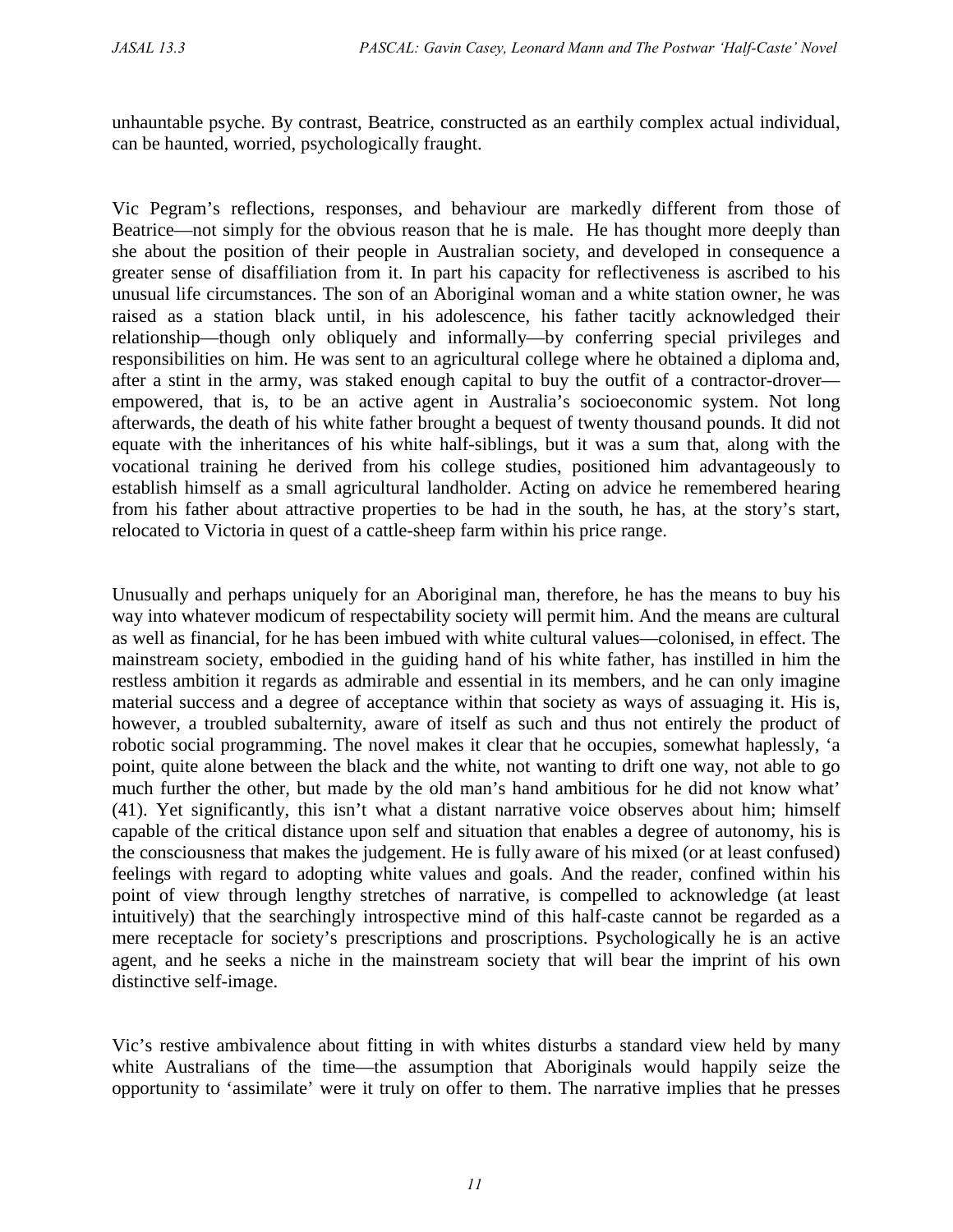onward with his socially endorsed goal of becoming a productive landowner primarily because he craves direction and achievement of some sort, and there can be for him no returning to traditional Aboriginal ways (although not because he feels the white ways are superior). Yet at the same time that he sees himself as disaffiliated from traditional Indigenous culture, he nonetheless identifies with 'abo' Australia sociopolitically. In a remarkable passage he is heard mulling upon the lot of those racial outsiders who like himself have attained a partial entry into white Australian society:

The half-castes were on the black side of the fence, outside of the white in Australia. Even those men like himself in the cattle industry were; though, being in cattle and necessary for it, they had to be reckoned with and admitted that far. They had worked their way in. They had got a place for themselves inside the boundaries but there was an inner fence and within that they were not allowed. They belonged to the people, the homeless people outside, the poor degraded people of all the settlements. They were his people. They owed nothing to the whites, absolutely nothing… (216)

No longer literally or culturally among the degraded outsiders, he is nonetheless *of* them politically. Though on the verge of thrusting his way into full superficial acceptance by white society to an unprecedented degree for a dark skinned Other, his true allegiance, his real citizenship, is with those on the black side of that inner fence.

To the extent that it is possible to do so, he therefore determines, he will occupy both his actual property and his social position on his own terms—as, albeit discreetly, a proud resident alien rather than a token inductee. And the extent of his disaffiliation from mainstream Australia becomes clearer to him, and to the reader, as a result of the protective role he assumes with regard to Beatrice. Initially attracted to her because of her beauty, Vic comes also to admire her willingness to strive to create a niche for herself in a society that offers little scope for the ambitions of a half-caste woman. His admiration becomes deep concern when he becomes aware that she is under threat from her white ex-lover, Roke, who has gone into hiding after committing the murder—and, no less importantly, under threat of being implicated in Roke's crime if the latter is apprehended. Fearing that a drawn out and inevitably sensationalised trial featuring a 'half-caste Venus' will scar Beatrice, and as well shame and demoralise all black Australians, he sets his mind on hunting down and killing the murderer. He knows that the act must not only be committed with secrecy, but that for Beatrice's sake it must be made to look like a suicide.

Fittingly therefore, the narrative developments in the closing sections of *Venus Half-Caste* appear to deliver the melodrama portended in the novel's title. In keeping with the text's gesture in the direction of the thriller genre, the action is imaginatively conceived and effectively paced, particularly in a sequence in which Vic stalks Roke late at night in an abandoned house and shoots him in a way that will incline investigators to conclude that the death was self-inflicted. But there is little anxiety attached to the encounter between the two, for there is no doubt that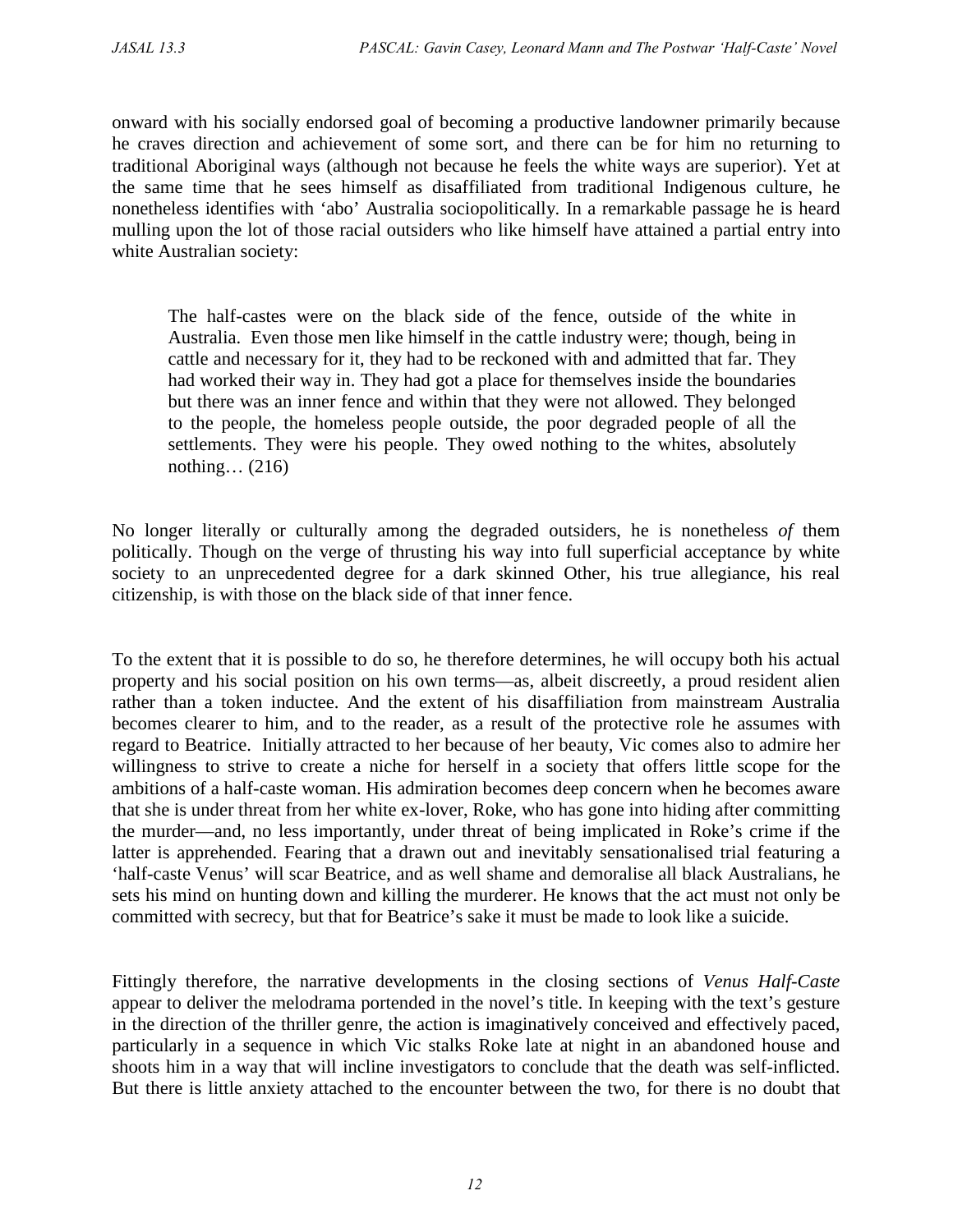Vic, who as a war veteran is more adept at physical violence than his targeted victim, will emerge victorious. The most vividly felt tension is racial and political. It derives from Vic's efforts to outwit a white policeman who is exceptionally shrewd and, more broadly, a powerful social system that has rarely been effectively opposed or outmaneuvered by black Australians. Detective Sergeant Mellis, a far more formidable foe than the psychologically hapless Roke, senses something not quite convincing about the apparent suicide once the corpse is discovered and comes to suspect Vic. Although no racist bias is associated with his suspicions he does think in racist generalisations about Vic and Beatrice, and it is clear that he represents, at least in Vic's mind, the mainstream white society that will always seek to oppress Indigenous Australians. To Vic, and to the narrative, the contest is unequivocally a race war—albeit discreetly so and on a small scale.

Remarkably for a novel of its time, the text conscripts its readers to serve on the black side of the conflict. As the narrative moves toward its climax, chapters conveying Roke's perspective disappear, and most of the action is seen and experienced through Vic's eyes. When he stalks Roke in the darkened house it is his mind that we are compelled to inhabit, his plans, apprehensions and impressions that become ours. A contrasting white person's perspective that is presented in one entire chapter and a portion of the closing one, that of Mellis, does little to displace the reader's sense of affiliation with Vic, who has been more prominent throughout the novel and has been characterised more substantively. Mellis's thoughts tell us relatively little about him as an individual, but a lot about the society's customary and semi-official views of non-white Australians. As he ponders the case, for example, he simply assumes that Beatrice had been Dr. Panner's mistress, on the basis of 'the way she was dressed up, a half-caste abo' and her appeal as 'a rare specimen, a collector's piece' (254). The reader knows that he is shrewd, and that yet, shrewd though he is, his white preconceptions have led his reasoning about her astray. In the final chapter, after events have played out almost exactly as Vic had planned and neither he nor Beatrice is charged with any wrongdoing, the two have married and settled on his farm. Vic has outwitted the mainstream society and won his covert war. Mellis, suspicious of Vic's possible involvement in the death of Roke, pays them a visit in an effort to satisfy his curiosity and just possibly to elicit some incriminating conversational slip. His quest is a failure; Vic's capacity to remain psychologically resolute in the face, literally, of a powerful white authority figure, enables him to deflect the attempt at entrapment. Mellis remains convinced that Vic is the murderer, but admits to himself he can do nothing. What is more importantly established in this climactic encounter—an encounter which, though entirely verbal, is essentially a showdown—is the self-subverting inadequacy of his blinkered vision of Vic as an 'abo.' In the course of the conversation he perceives that the underlying reason for his curiosity, and the motivation for having come well out of his way to confront Vic, has been 'a desire to look carefully at this black fellow Pegram, to consider the character of the man, to find out what he really was' (283). It is as though the impeccably crafted breach of white law he knows Vic to have achieved has opened his mind just a little with regard to what a 'black fellow' might 'really' be—a man with a 'character,' an individual no less complex and resolute than himself.

Of course, the reader has from the start been in a position to know Beatrice and Vic better than the white characters can. As noted earlier, the discrepancy between white society's voyeuristic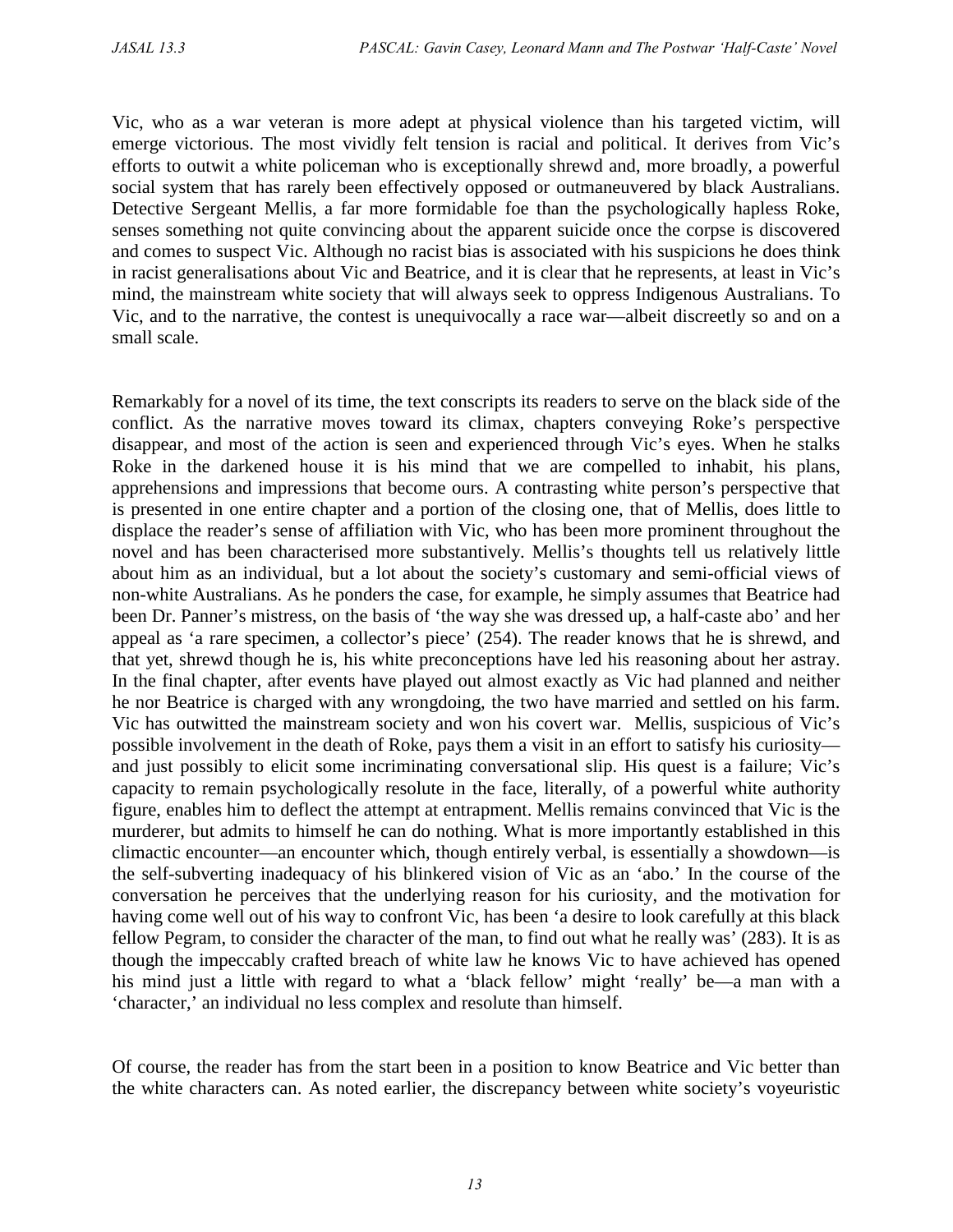vision of Beatrice and her inner conception of herself is established on the very first pages of the novel. At the end the point is reinforced by the apparent failure of even the shrewd Mellis to exploit fully the hunch that Vic must be more than he seems from a racist perspective. Though consciously curious about 'the character of the man,' he had come to behold him mostly with the objectifying gaze of his own social caste, as simply a murderer: 'Mellis looked into the murderous eyes in the black face' (273). This too is voyeurism, of a kind. Mellis wants to behold the character of the black man in its unadorned psychic state—a nakedness predicated upon the assumption that if a black man kills, it must be due to a primal murderousness only thinly clothed by his civilised veneer. His subsequent impression that there might be more to Vic's motivations than an inherent lust for violence leads only to dim partial insight, not enlightenment. The text urges the reader to see more fully. In the closing lines of the novel Vic admits to the hitherto uncertain Beatrice that he was indeed Roke's killer with the chilling assertion 'I had to. He was an enemy,' and he immediately adds, shakily and hoarsely, a qualification: 'When I had done it I felt like I had killed a boy' (286). Behind the eyes that Mellis sees as murderous there is a thoughtfully reflective mind that knows the difference between homicide and the taking of a life in combat—and, as well, a soul that shrinks at the human tragedy that the pragmatic, rational mind had decreed and effected.

As noted at the outset of this discussion *Snowball* and *Venus Half-Caste* were not the only narratives of the time in to focus upon mixed descent Australians and attempt to present contemporary social experience through "half-caste" eyes. The trend initiated by Bill Harney's *Brimming Billabongs* and FB Vickers' *The Mirage* was accelerated by other texts: Xavier Herbert's *Seven Emus* (1959), Lyndon Rose's *Country of the Dead* (1959), Joe Walker's *No Sunlight Singing* (1960), Nene Gare's *The Fringe Dwellers* (1961), Donald Stuart's *Yaralie* (1963), Raymond Aitchison's *The Illegitimates* (1964), and John Patrick's *Inapatua* (1966)—as well as, of course, *Wild Cat Falling* (1965) by Mudrooroo (then known as 'Colin Johnson').<sup>[8](#page-15-7)</sup> These works were remarkable not merely because they featured part Aboriginal characters prominently, as did other contemporaneous texts such as Dymphna Cusack's *Black Lightning* and Randolph Stow's *To the Islands*—but because they did so by compelling readers to project themselves imaginatively into the minds of part Aboriginal Australians. It may be speculating too broadly to conclude that because white readers of these books imagined themselves to be experiencing the social universe as 'abos' did, their preconceptions were greatly altered and their political views changed accordingly. Attitudes deeply engrained are not easily susceptible of alteration, and imagined worlds can be put aside once the covers of a book are closed for good, and these novels were, of course, the sorts of texts that tend to attract the attention of those who are already in sympathy with their social aims. Yet in the two decades following the end of the Second World War, culminating in the referendum of 1967 that for the first time endorsed federal authority to legislate on behalf of Aboriginal people, mainstream Australians did display an unprecedented willingness to incorporate within the nation's body politic the descendants of the land's original inhabitants. If the profusion of novels featuring 'half-caste' characters and problematising the assumptions underlying the concept wasn't clearly a major catalyst for the effort at legal and cultural repatriation, it was certainly at least tellingly reflective of one of the most meaningful social transformations in Australian history. In many respects that transformation is far from complete, of course; tragically, some of the conditions described in these novels prevail still, as do racist attitudes that nurture them. Nonetheless, the demise of the once powerful racial construct signifies the all but total interment of the notion that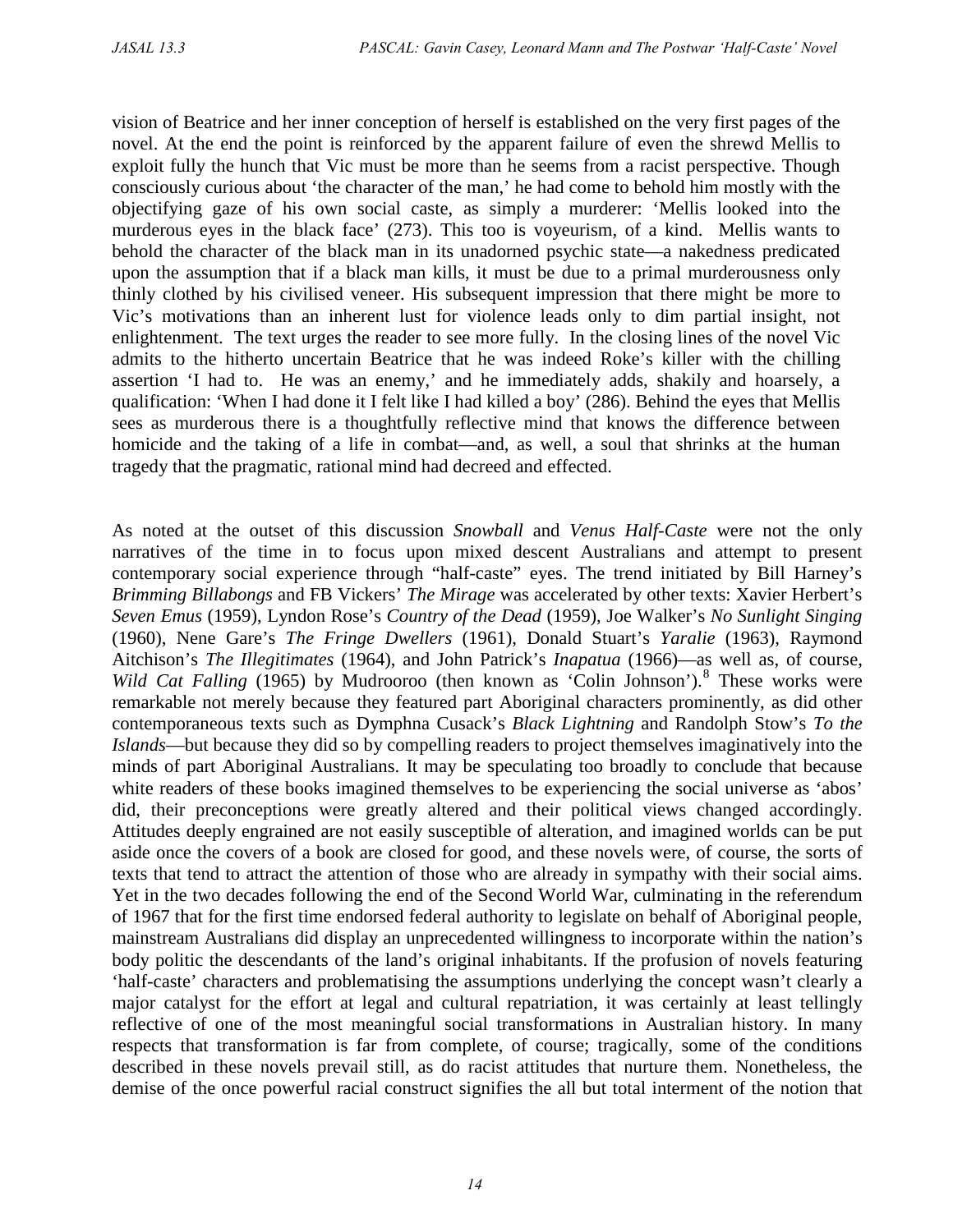Australia cannot, will not, and should not be a multi-ethnic society. And ironically, it seems no great surmise to suggest that the passing of those once menacing mythic creatures known as 'halfcastes' was not only reflected in, but actively accelerated by, postwar narratives that featured so prominently representations of them—or more precisely, of Indigenous individuals routinely mistaken for them.

## **Works Cited**

Aitchison, Raymond. *The Illegitimates*. Adelaide: Rigby, 1964.

- Bates, Daisy. *The Passing of the Aborigines: A Lifetime Spent Among the Natives of Australia*. London: John Murray, 1938.
- Bogle, Donald. *Toms, Coons, Mulattos, Mammies and Bucks: an interpretive history of blacks in American Films*. New York, Viking Press, 1973.
- Broome, Richard. *Aboriginal Australians: Black Response to White Dominance, 1788-1980*. Sydney: Allen and Unwin, 1982.
- Bruce Bennett and Jennifer Strauss eds. *The Oxford Literary History of Australia*. Melbourne: Oxford University Press, 1998.
- Casey, Gavin. *Snowball*. Sydney: Angus and Robertson, 1958.
- Clune, Frank. *The Fortune Hunters*. Sydney: Angus and Robertson, 1957.
- Cusack, Dymphna. *Black Lightning*. London: Heinemann, 1964.
- Douglas, Bronwen and Chris Ballard eds.. *Foreign Bodies: Oceania and the Science of Race 1750-1940*. Canberra: Australian National University Press, 2008.
- Elder, Catriona. *Dreams and Nightmares of a White Australia: Representing Aboriginal Assimilation in the Mid-twentieth Century*. Bern: Peter Lang, 2009.
- Gare, Nene. *The Fringe Dwellers*. Melbourne: Heinemann, 1961.
- Goodwin, Ken. *A History of Australian Literature*. Houndmills: Macmillan, 1986.
- Goot, Murray and Tim Rowse. *Divided Nation?: Indigenous Affairs and the Imagined Public*. Melbourne: Melbourne University Press, 2007.
- Hatfield, William. *Black Waterlily*. Sydney: Angus and Robertson, 1935.
- Healy, J.J. *Literature and the Aborigine in Australia*. University of Queensland Press, 1978; rev. 1989.
- Herbert, Xavier. *Capricornia*. Sydney, Angus and Robertson, 1938.

\_\_\_\_. *Seven Emus*. Sydney: Angus and Robertson, 1959.

Hodge, Bob and Vijay Mishra. *Dark Side of the Dream: Australian Literature and the Postcolonial Mind*. Sydney: Allen and Unwin, 1991.

Hollinsworth, David. *Race and Racism in Australia*. Melbourne: Thomson/Social Science Press, 2006.

Kareithi, "White Man's Burden: How Global Media Empires Continue to Construct Difference." *Rhodes Journalism Review* August 2001, 6-9.

Luker, Vicki. "The Half-Caste in Australia, New Zealand, and Western Samoa between the Wars: Different Problem, Different Places?" in Douglas and Ballard, 2008.

Mann, Leonard. *Venus Half-Caste*. London: Hodder and Stoughton, 1963.

Pascal, Rich. "The Telling of Marmel's Story." *Australian Literary Studies*, 24:2 (2009), 54-68.